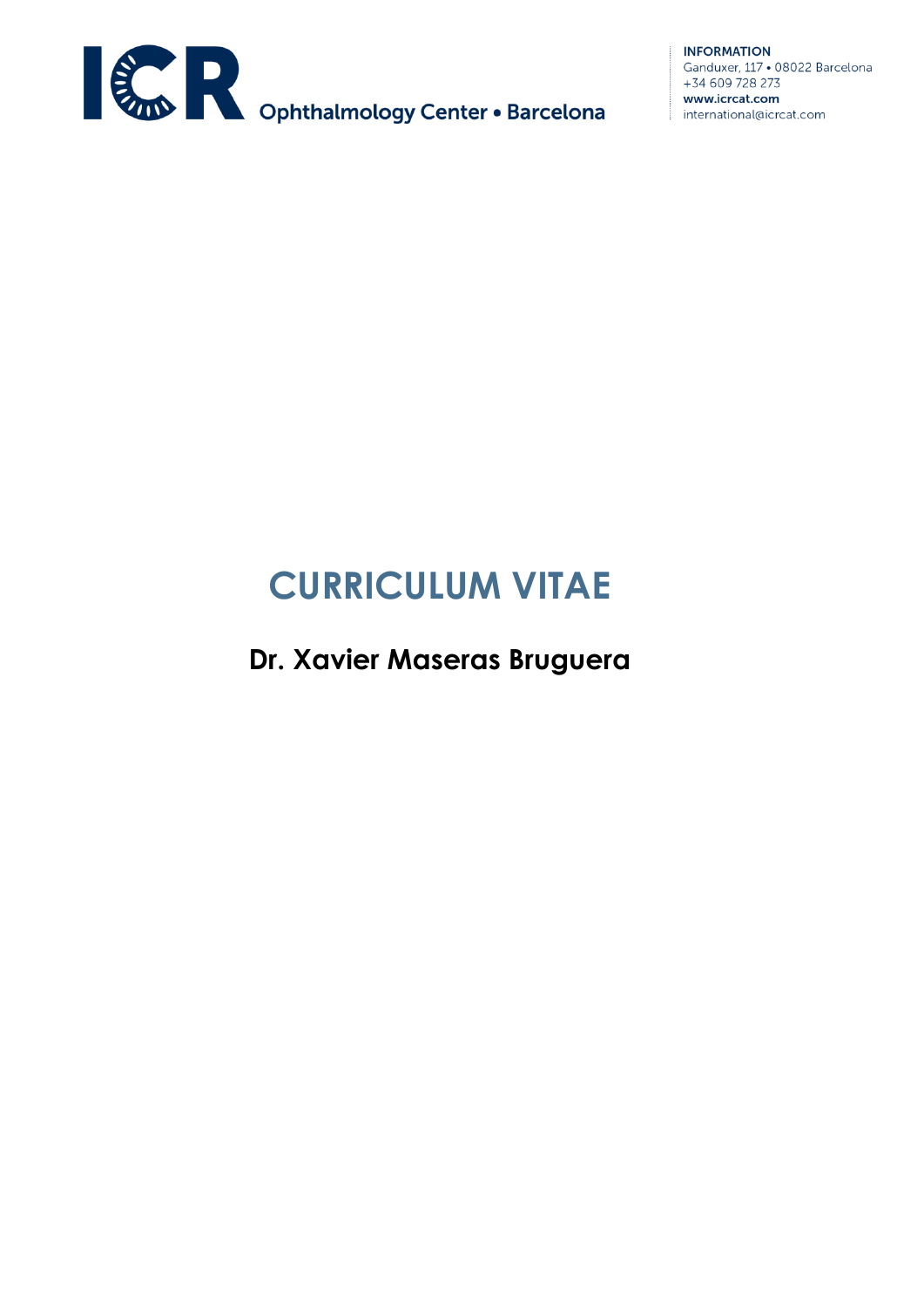

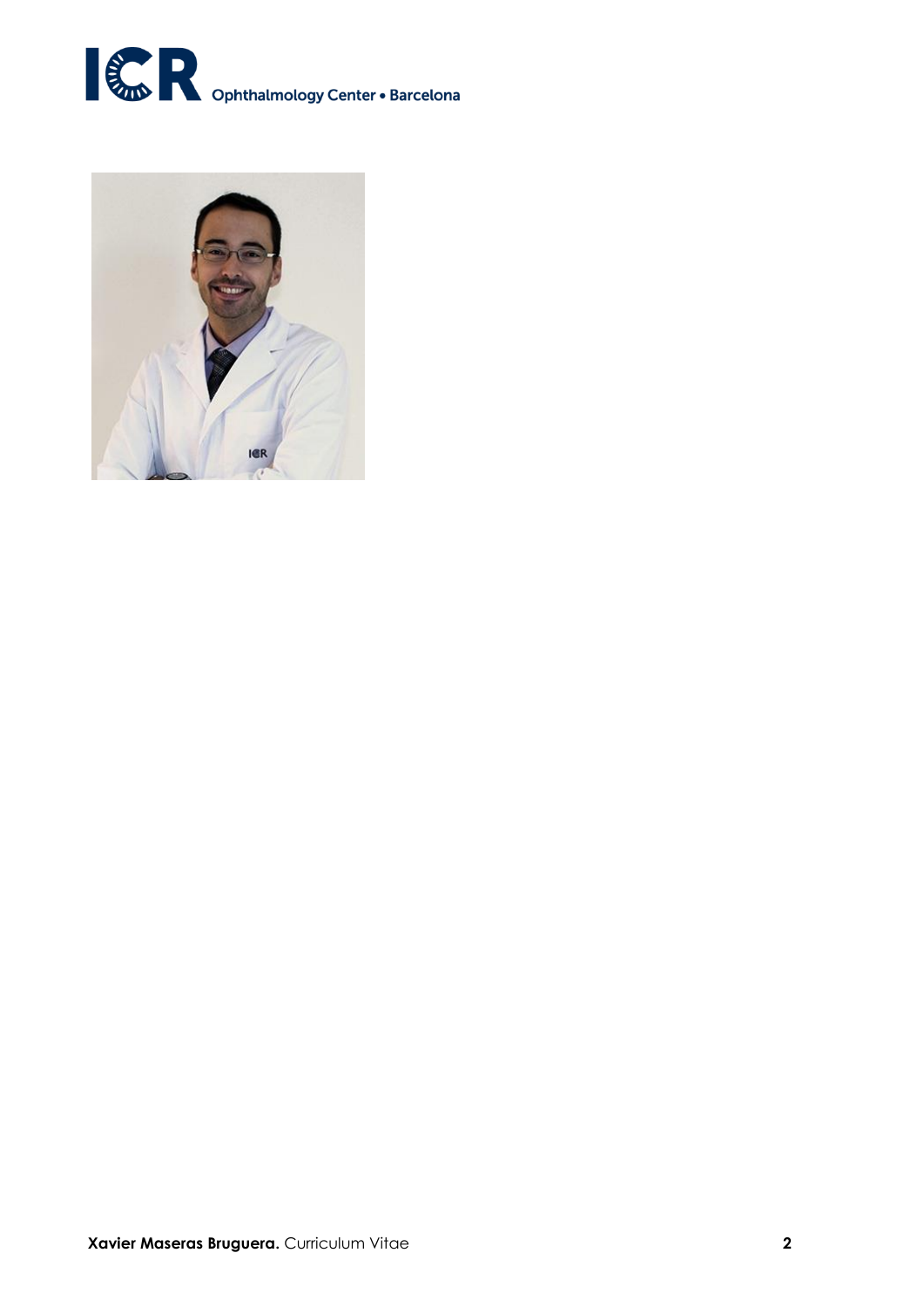

## **1.TRAINING**

|               | Universidad Autónoma de Barcelona -<br>Hospital Germans Trias i Pujol, Barcelona                   |
|---------------|----------------------------------------------------------------------------------------------------|
| $1995 - 2001$ | Degree in medicine and surgery                                                                     |
|               | Hospital Sagrat Cor - Institut Català de Retina, Barcelona                                         |
| $2003 - 2007$ | Residency in Ophthalmology                                                                         |
|               | Universidad Autonóma de Barcelona                                                                  |
| 2003          | PhD courses                                                                                        |
|               | <b>International Council of Ophthalmology</b>                                                      |
| 2006          | <b>Basic Sciences Assesment</b>                                                                    |
|               | <b>International Council of Ophthalmology</b>                                                      |
| 2007          | <b>Clinical Sciences Assesment</b>                                                                 |
|               | Universitat Autònoma de Barcelona                                                                  |
| 2007          | Minimum research capacity                                                                          |
| 2007 - 2009   | Retina and Vitreoretinal surgery Fellowship<br>Institut Català de Retina. Universidad de Barcelona |
| 2014          | Postgraduate studies in Clinic management tools<br>Universitat Oberta de Catalunya                 |
| 2016          | PhD degree award Excellent Cum Laude<br>Universidad Autónoma Barcelona.                            |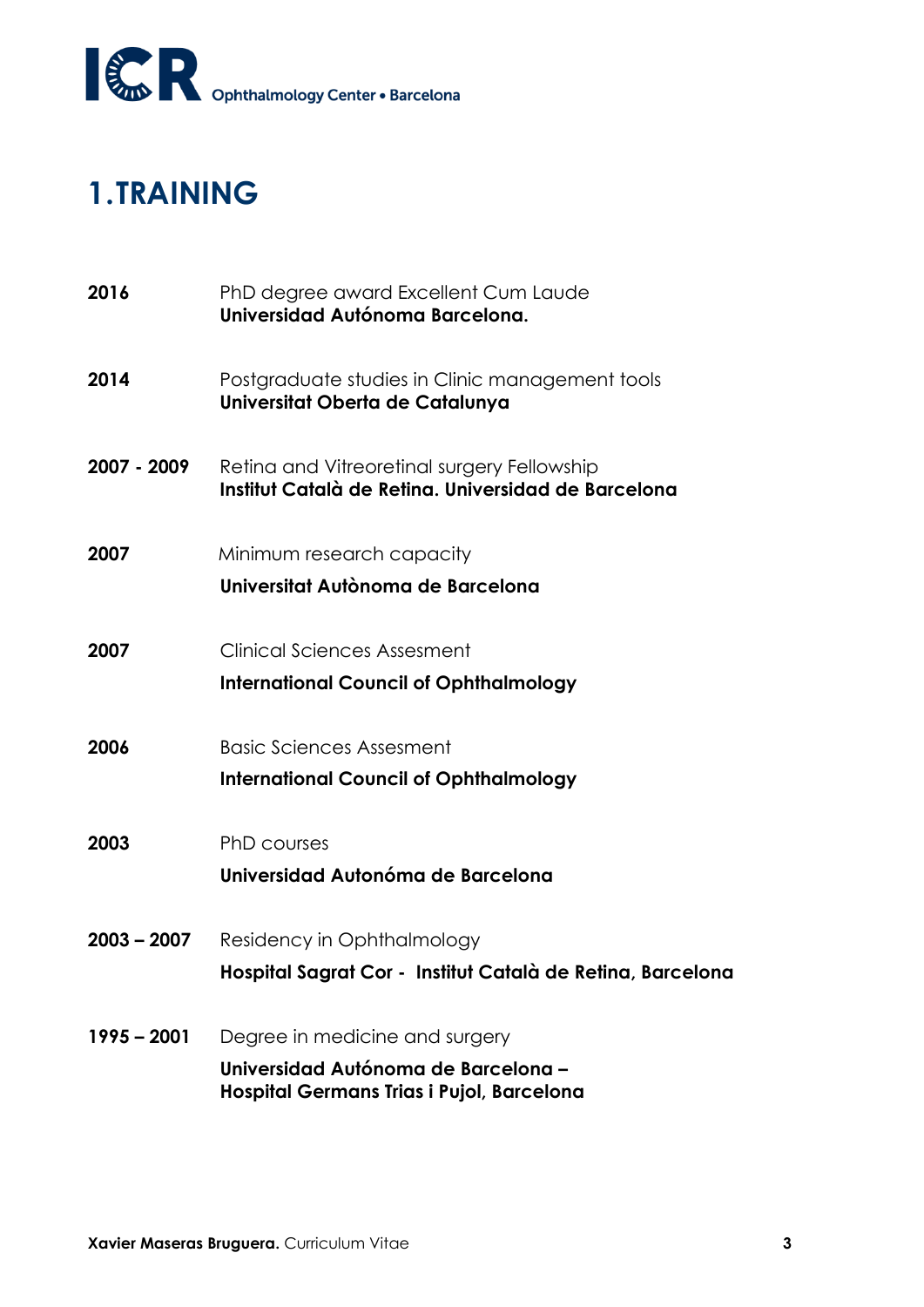

### **2.PROFESIONAL EXPERIENCE**

| $2009 - Present$ | Doctor member of the Retina and Vitreous Department of<br>the Institut Català de Retina |
|------------------|-----------------------------------------------------------------------------------------|
| 2015             | "Observership" one month at the Manchester Eye Hospital,<br>Manchester, United Kingdom  |
| $2012 - Present$ | Colaboration in the Ophthalmology nursery Master,<br>Universidad de Barcelona           |
| 2011             | "Observership" one month at Tenessee Retina,<br>Nashville, United States                |
| 2007             | "Observership" one month at the Princess Margaret<br>Hospital, Toronto, Canada          |
| 2001             | Emergency department, Mutua del Carme,<br>Granollers, Barcelona                         |

#### **3.LANGUAGES**

• Spanish, Catalan, English and French

## **4.PUBLICATIONS**

- Subfoveal choroidal thickness changes in carotid cavernous fistula following spontaneous resolution. BMC Ophthalmol. 2016 May 26;16:63
- Surgical outcome of late in-the-bag intraocular lens dislocation treated with pars plana vitrectomy Retina. 2016 Mar;36(3):576-81.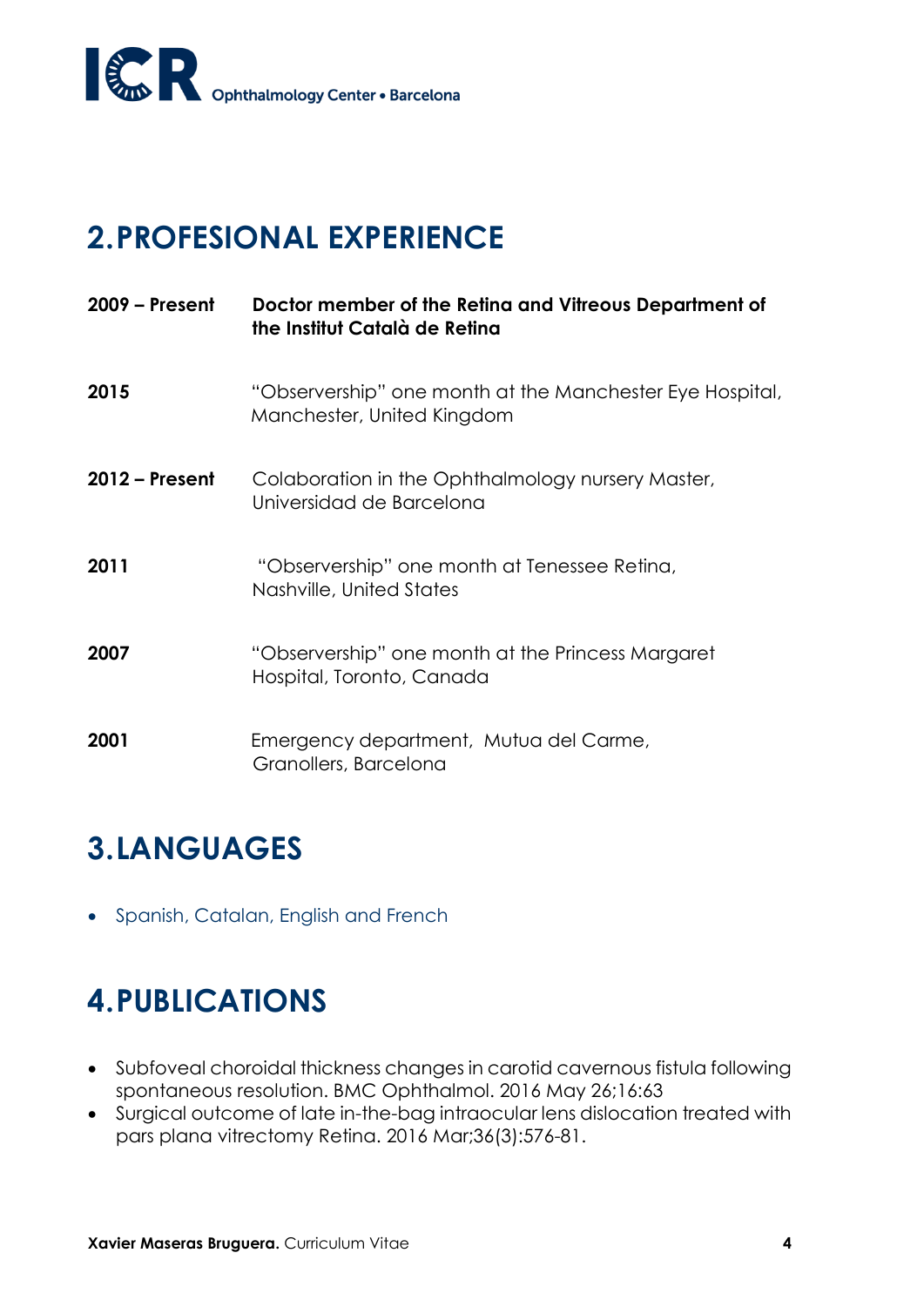

- Chapter "Angiografía Fluoresceínica" in Update in diabetic macular edema, Comunicación digital Solicitada de la Sociedad Catalana de Oftamologia 2016
- Natural course and surgical management of high myopic foveoschisis. Ophthalmologica. 2014;231(1):45-50.
- Chapter "Melanocitoma" in update in intraoculars tumors 2013 ( ISBN: 978- 84-941074-9-8)
- Chapter "Vitrectomía 25G" in the book Macular disease and Surgery, Sociedad Española de Oftalmología 2010 ( ISBN: 978-84-89085-44-2)
- Clinical report " paciente con pérdida visual unilateral" Published in Annals de Oftalmología, Vol 14 Num 3 2006
- Artículo de Revisión "Facomatosis y Oftalmologia " Published in Annals de Oftalmología, Vol 16, Num 3 2008

## **5.CLINICAL TRIALS**

- Safety, tolerability an efficacy study of XXX versus YYY in the treatment of exudative age-related macular degeneration. Promotor: Alcon. Time:2011- 12
- Ensayo clinico en fase IV para evaluar la eficacia de aflibercept en pacientes con degeneraciön macular asociada a la edad (DMAE) neovascular, sin respuesta Optima a repetidas inyecciones mensuales intravitreas de XXX Estudio MACBETH. Promotor: Barcelona Macula Foundation. Time: 2013-2015.
- Randomized, Double-Masked, Vehicle Controlled, Clinical Evaluation To Assess The Safety And Efficacy Of XXX Ophthalmic Suspension For Improvement In Clinical Outcomes Among Diabetic Subjects Following Cataract Surgery. Promotor: Alcon.
- Time: 2013-2014
- Assessment of Anatomical and Functional Outcomes in Patients Treated with XXX for Vitreomacular Traction/Symptomatic Vitreomacular Adhesion (VMT/sVMA). Promotor.Alcon. Periodo: 2014-2016.
- Ensayo controlado fase 3, aleatorizado, doble ciego, para establecer la seguridad y eficacia de la administración de XXX administrado en combinaciön con YYY o ZZZ comparado con YYY o ZZZ en monoterapia en sujetos con degeneraciån macular asociada a la edad neovascular subfoveal. Promotor OPHTHOTECH Corp.Periodo: 2014-2017.
- A Two-Year, Randomized, Double-Masked, Multicenter, Two-Arm Study Comparing the Efficacy and Safety of XXX Versus YYY in Subjects with